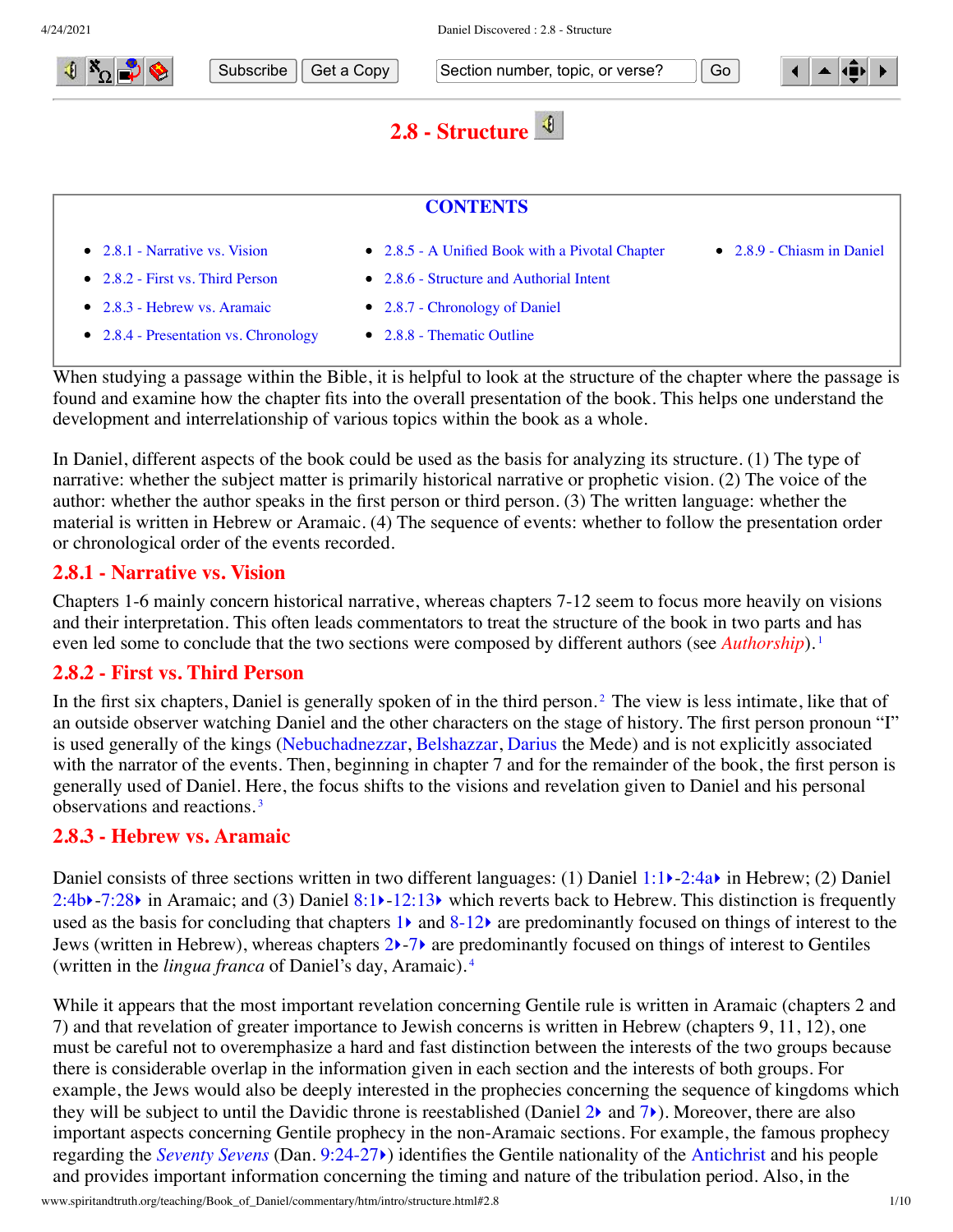second Hebrew section there are important prophecies (chapters [8](http://www.spiritandtruth.org/bibles/nasb/b27c008.htm#Dan._C8V1)) and [11](http://www.spiritandtruth.org/bibles/nasb/b27c011.htm#Dan._C11V1)) which parallel the sequence of Gentile kingdoms discussed in the Aramaic section (chapter  $2\lambda$  and  $7\lambda$  $7\lambda$ ). (These parallels are discussed in the section titled *[Sequence of Kingdoms](http://www.spiritandtruth.org/teaching/Book_of_Daniel/commentary/htm/topics/kingdoms.html#4.5)*.) There is much of interest to both Jews and Gentiles in each chapter. Even so, the presentation of material out of chronological order appears to reflect a desire to keep the Aramaic section contiguous (see below).

## <span id="page-1-0"></span>**2.8.4 - Presentation vs. Chronology**

When reading through Daniel, it becomes evident that the material is presented out of chronological order. If the chapters were to be arranged in chronological order while noting the primary language of their composition  $(H =$ Hebrew, A = Aramaic) they would run as follows: 1H, 2A, 3A, 4A, *7A*, *8H*, 5A, 6A, 9H, 10H, 11H, 12H. In chronological order, chapters 7 (the first year of [Belshazzar\)](http://www.spiritandtruth.org/teaching/Book_of_Daniel/commentary/htm/glossary.html#5.2.11) and 8 (the third year of Belshazzar) would appear between chapters 4 ([Nebuchadnezzar's](http://www.spiritandtruth.org/teaching/Book_of_Daniel/commentary/htm/glossary.html#5.2.63) reign) and 5 (the last year of Belshazzar).

<span id="page-1-3"></span>The question naturally arises as to why the presentation order differs from the chronological order?<sup>[5](#page-8-3)</sup> From the perspective of language, the Hebrew of chapter 8 would have divided the Aramaic section if it were not relocated. Since chapter 8 expands upon information provided within chapter 7, it may be that both chapters 7 and 8 were relocated beyond chapter 6 so as to maintain the Aramaic section undivided. Another factor may be the previously-mentioned distinction between historical narration vs. visions and their exposition. Chapters 7 and 8 both concern revelation primarily given to Daniel. By positioning this material following chapter 6, the emphasis of the first part of the book on historical narration and the second part of the book on visions is maintained without fragmentation. It is also evident that the *[Chiasm in Daniel](#page-6-0)* benefits from the presentation being out of chronological order. Whatever the case may be, a chronological treatment of the material presents yet another alternative for viewing the structure of the book. This is the approach taken in the *[Thematic Outline](#page-4-0)* of the book below.

# <span id="page-1-1"></span>**2.8.5 - A Unified Book with a Pivotal Chapter**

Any analysis of the structure of the book, no matter how it is conceived, is likely to recognize both the unity of the book and the importance of the seventh chapter:

- The Significance of Chapter 7 Chapter 7 plays a key role in the book, functioning almost like a hinge between the two main sections of the work: (1) it repeats the kingdom sequence of the vision in chapter 2, but with much greater detail—including information alluded to from key passages of the [NT](http://www.spiritandtruth.org/teaching/Book_of_Daniel/commentary/htm/glossary.html#5.2.65). This detailed information forms the framework for the upcoming expansion of a portion of the sequence in chapters 8 and 11-12; (2) it closes the Aramaic section of the book; (3) it opens the section of the book where the emphasis shifts from historical narrative in the third person to visions and revelation primarily in the first person. This important chapter has also been recognized as key for the proper interpretation of prophecy. [6](#page-8-4)
- <span id="page-1-6"></span><span id="page-1-5"></span><span id="page-1-4"></span>**The Unity of the Book** - The close ties between chapters 2, 7, 8, 9, 11, and 12 (see *Sequence of*  $\bullet$ *Kingdoms*[\) provide strong evidence that a single author was responsible for writing Daniel. "Fro](http://www.spiritandtruth.org/teaching/Book_of_Daniel/commentary/htm/topics/kingdoms.html#4.5)m these things we arrive at the certainty that the book of Daniel forms an organic whole, as is now indeed generally acknowledged, and that it was composed by a prophet according to a plan resting on higher illumination." [7](#page-8-5) "The cumulative effect has important implications for the unity and composition of Daniel. Rather than pointing to the unifying work of a late redactor/compiler who stands at the end of a long line of editorial activity, Daniel is best explained as supporting Gooding's contention that 'we must take seriously the book's internal proportions, as having been deliberately planned by the author.' "<sup>[8](#page-8-6)</sup>

# <span id="page-1-2"></span>**2.8.6 - Structure and Authorial Intent**

<span id="page-1-7"></span>We differ from Gooding (and Patterson) above who attribute the design of Daniel to the *author*. Rather, it should be attributed to the Holy Spirit who superintended the work. Daniel did not carefully craft the content of the work. Instead, the dreams and visions were given by God—along with their interpretation—and Daniel mainly served as an amanuenses, much like John did when writing the book of Revelation. The tendency of scholars to attribute supernaturally intended details of apocalyptic revelation to the author rather than the Holy Spirit<sup>[9](#page-8-7)</sup> does a disservice to students of the Bible and contravenes the plain teaching of the Scriptures, which indicate that the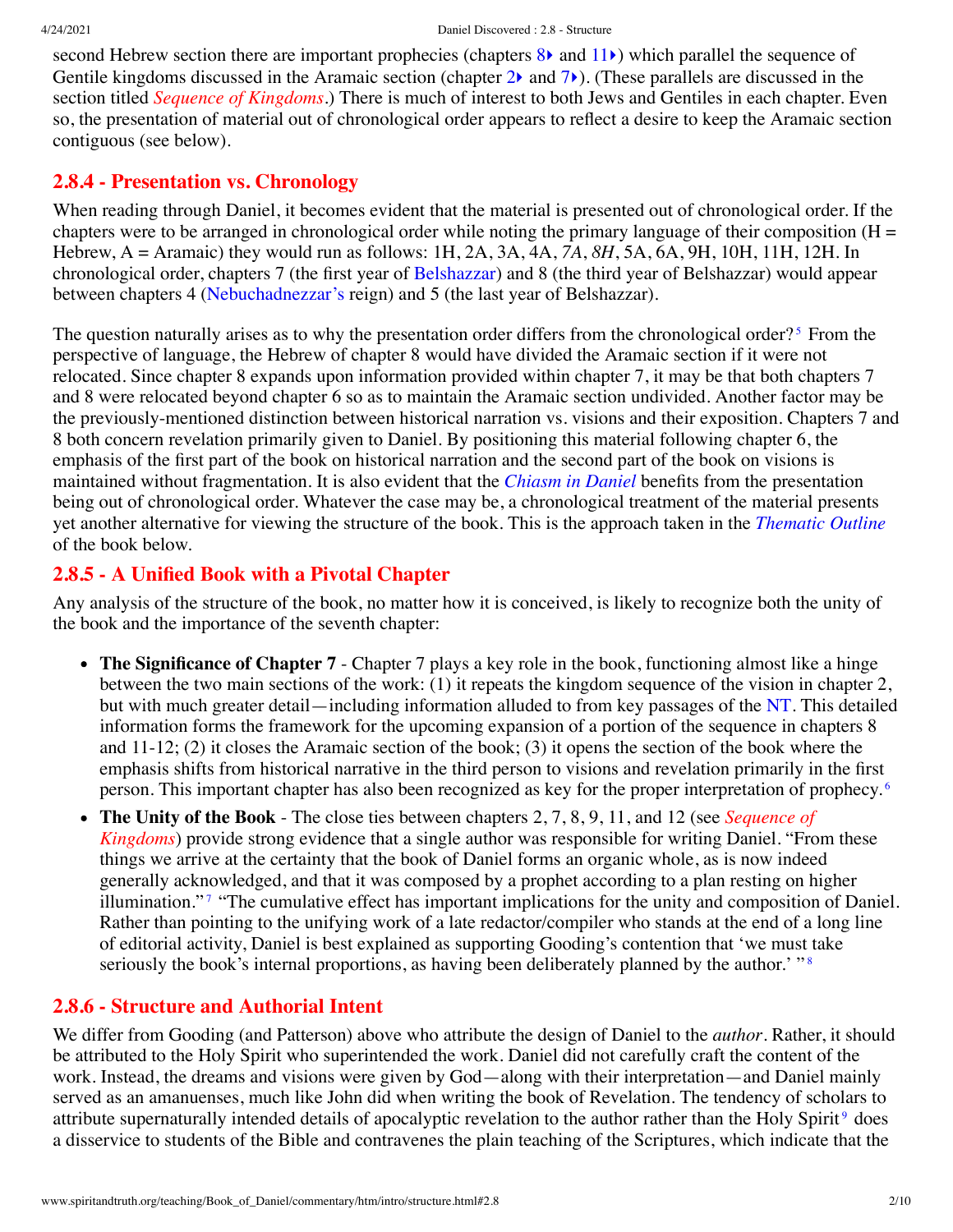author generally had no part in determining the content or order of such information <sup>[10](#page-8-8)</sup> and even struggled to describe what was being shown which was not understood. [11](#page-8-9) We agree with Calvin:

<span id="page-2-3"></span><span id="page-2-2"></span><span id="page-2-1"></span>First of all, the matter itself shews how Daniel did not speak from his own discretion, but whatever he uttered was dictated by the Holy Spirit for whence could he conceive the things which we shall afterwards behold, if he were only endued with human prudence? . . . This, then, is a great step, and we shall not repent of taking it, when we acknowledge Daniel to have been only the organ of the Holy Spirit, and never to have brought anything forward by his own private inclination. [12](#page-8-10)

## <span id="page-2-0"></span>**2.8.7 - Chronology of Daniel**

As mentioned previously, the presentation of material in the book of Daniel does not always follow chronological order. It can be helpful to rearrange the material so that the order and dates of the events follow chronological order. For one thing, it shows Daniel's possible age when various events transpired. For another, it helps us recognize aspects of the [thematic structure](#page-4-0) of the book. (For a table listing other chronological events related to the wider historical setting of Daniel, see *[Chronology](http://www.spiritandtruth.org/teaching/Book_of_Daniel/commentary/htm/topics/chronology.html#4.2)*.)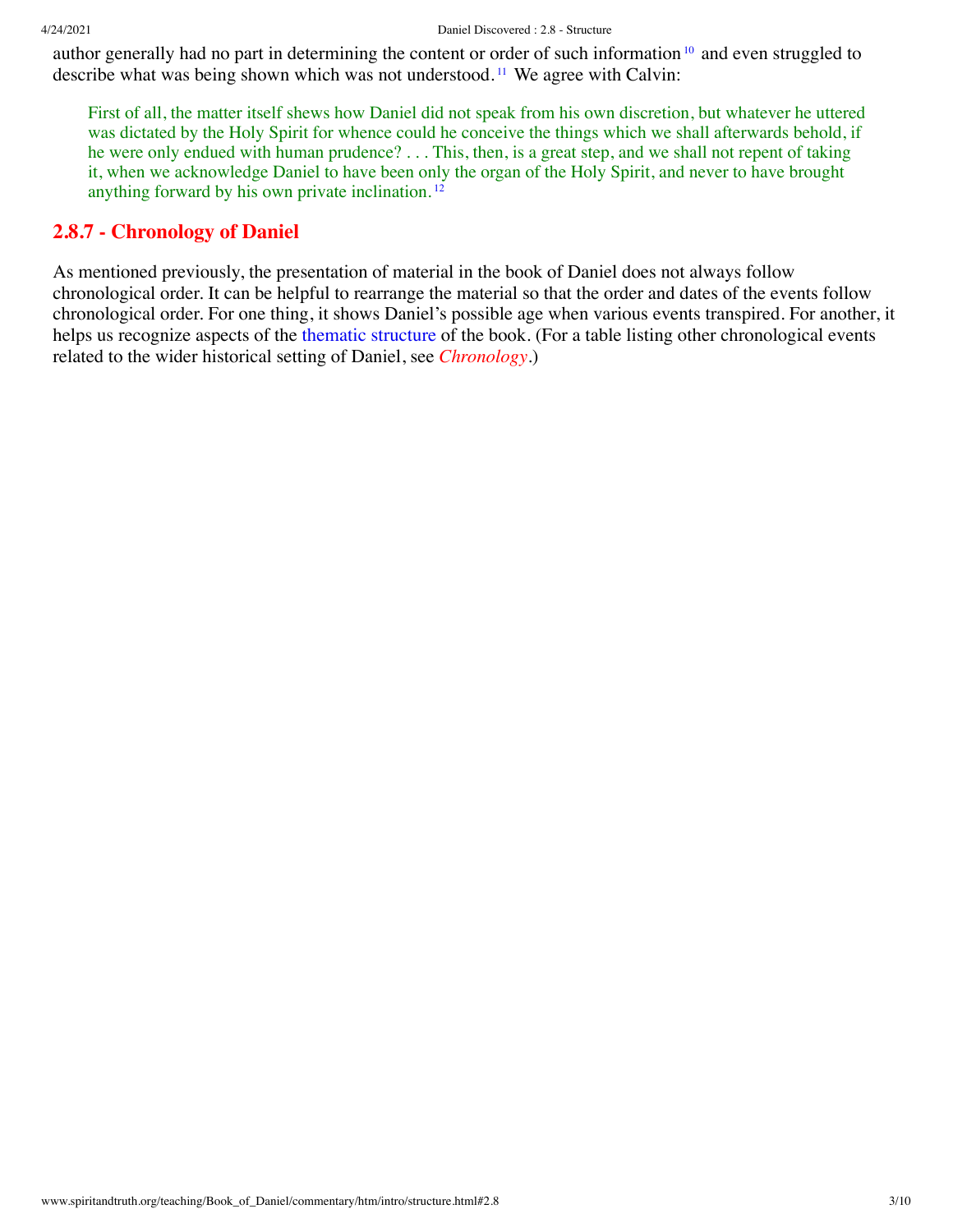# <span id="page-3-4"></span><span id="page-3-2"></span><span id="page-3-1"></span>**Chronological Structure of the Book of Daniel**

<span id="page-3-9"></span><span id="page-3-8"></span><span id="page-3-7"></span><span id="page-3-6"></span><span id="page-3-5"></span><span id="page-3-3"></span><span id="page-3-0"></span>

| <b>Year</b><br>(B.C.) <sup>13</sup> | Passage                                              | Chronological<br><b>Indicator</b>                    | <b>Related Events</b>                                                                                                   | <b>Israel</b><br><b>Ruled</b><br><b>By</b> | Daniel's<br>Age<br>$(Approx.)$ <sup>14</sup> |
|-------------------------------------|------------------------------------------------------|------------------------------------------------------|-------------------------------------------------------------------------------------------------------------------------|--------------------------------------------|----------------------------------------------|
| 606                                 | Dan.<br>$1:1 \triangleright$                         | $3rd$ year of the<br>reign of King<br>Jehoiakim.     | Daniel taken captive to Babylon. See<br>Deportations.                                                                   | <b>Babylon</b>                             | $14^{15}$                                    |
| $603 -$<br>60216                    | Dan.<br>$2:1\triangleright$                          | $2nd$ year of King<br>Nebuchadnezzar. <sup>17</sup>  | Nebuchadnezzar's vision of a great image of<br>four metals.                                                             | Babylon                                    | $17 - 18$                                    |
| 595-<br>594, 18<br>58519            | Dan. $3\blacktriangleright$                          |                                                      | Nebuchadnezzar's image of gold, the fiery<br>furnace.                                                                   | Babylon                                    | $25-26, 35$                                  |
| 573-<br>56920                       | Dan.<br>$4:1 - 27$                                   |                                                      | Nebuchadnezzar's dream of a great tree<br>chopped down.                                                                 | Babylon                                    | $47 - 51$                                    |
| 573-<br>56921                       | Dan.<br>$4:28-$<br>37 <sub>0</sub>                   |                                                      | Nebuchadnezzar's humiliation as a beast.                                                                                | Babylon                                    | $47 - 51$                                    |
| 55322                               | Dan.<br>$7:1\blacktriangleright$                     | 1 <sup>st</sup> year of King<br>Belshazzar.          | Daniel's vision of the four beasts.                                                                                     | Babylon                                    | 67                                           |
| 551                                 | Dan.<br>8:1                                          | 3 <sup>rd</sup> year of reign of<br>King Belshazzar. | Daniel's vision of a ram and a goat.                                                                                    | Babylon                                    | 69                                           |
| 539                                 | Dan.<br>5:1                                          | Last year of King<br>Belshazzar.                     | Abuse of temple vessels at party, handwriting<br>on the wall.                                                           | Babylon                                    | 81                                           |
| 539                                 | Dan.<br>5:31                                         | 1 <sup>st</sup> year of Darius<br>the Mede.          | Fall of Babylon to Medo-Persia, Darius<br>strengthened by Angelic messenger (Dan.<br>$11:1)$ .                          | Medo-<br>Persia                            | 81                                           |
| 539                                 | Dan.<br>$9:1 - 2$                                    | 1 <sup>st</sup> year of reign of<br>Darius the Mede. | Daniel's intercession for Israel and Gabriel's<br>answer of seventy sevens.                                             | Medo-<br>Persia                            | 81                                           |
| 539-537                             | Dan.<br>$6:1-28$                                     |                                                      | Daniel in the lion's den.                                                                                               | Medo-<br>Persia                            | 81-83                                        |
| 536                                 | Dan.<br>1:21                                         | 1 <sup>st</sup> year of King<br>Cyrus                | In 536 B.C., Cyrus issued the decree<br>allowing the Jews to return and rebuild<br>(2Chr. 36:22-23; Ezra 1:1-4; 6:3-5). | Medo-<br>Persia                            | 84                                           |
| 53423                               | Dan.<br>$10$ .<br>$11$ ,<br>$12 \blacktriangleright$ | $3rd$ year of King<br>Cyrus of Persia.               | Daniel's vision by the Tigris river.                                                                                    | Medo-<br>Persia                            | 86                                           |

<span id="page-3-11"></span><span id="page-3-10"></span>The following table depicts the chronological sequence when divine revelation was given to Daniel.<sup>[24](#page-9-6)</sup>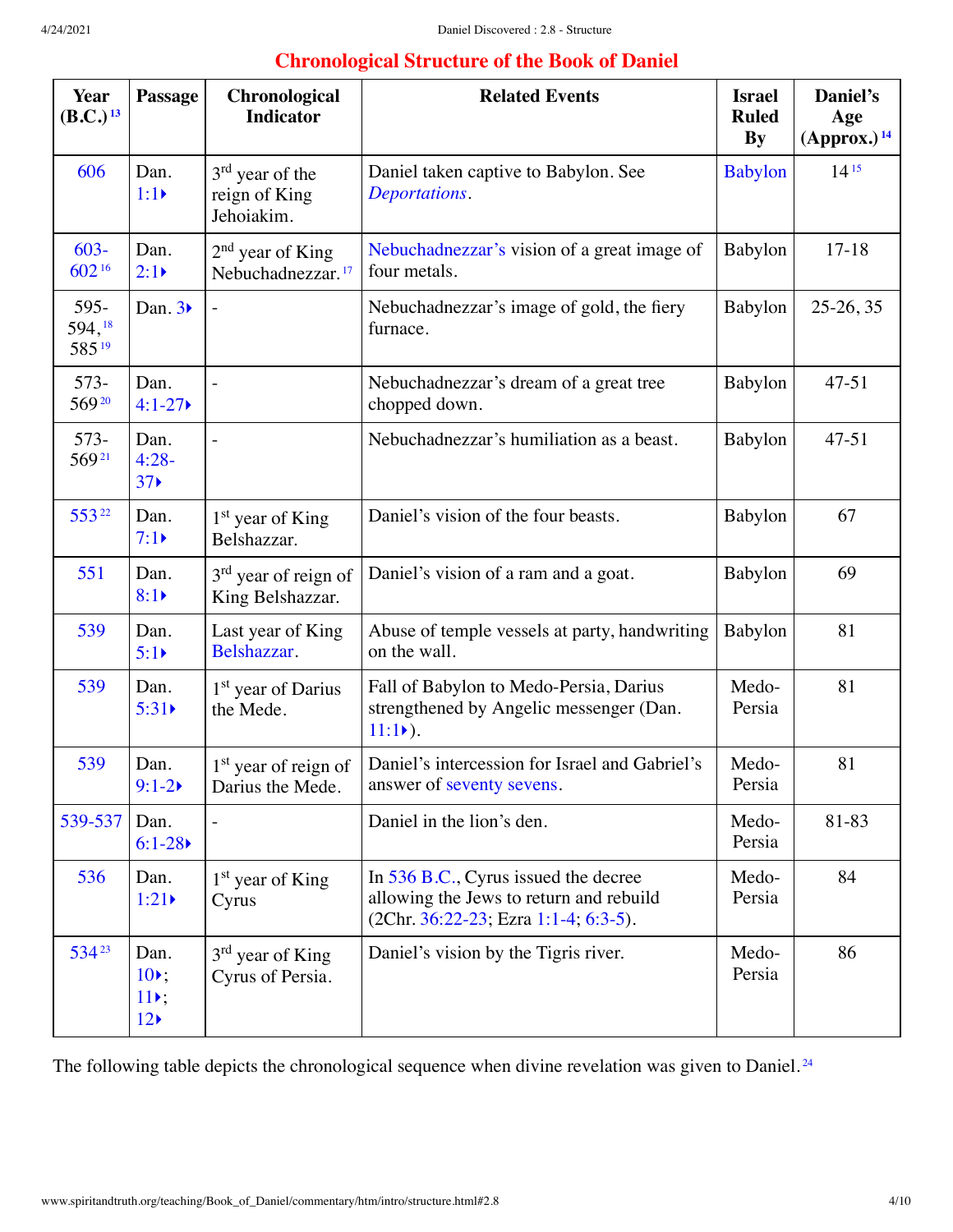| <b>Divine Revelation in the Book of Daniel</b> |  |  |  |  |
|------------------------------------------------|--|--|--|--|
|                                                |  |  |  |  |

<span id="page-4-3"></span><span id="page-4-2"></span><span id="page-4-1"></span>

| Year<br>$(B.C.)^{25}$ | Passage                                | Recipient      | <b>Divine</b><br><b>Revelation</b>                            | <b>Interpreter/Messenger</b> | <b>Significance</b>                                                                                                                             |
|-----------------------|----------------------------------------|----------------|---------------------------------------------------------------|------------------------------|-------------------------------------------------------------------------------------------------------------------------------------------------|
| 603                   | Dan. 2:31-<br>45 <sub>5</sub>          | Nebuchadnezzar | Dream of great<br>image of four<br>metals.                    | Daniel                       | Sequence of glorious<br>Gentile powers (Man's<br>perspective).                                                                                  |
| $573-$<br>56926       | Dan. 4:10-<br>$27 \blacktriangleright$ | Nebuchadnezzar | Dream of a great<br>tree chopped<br>down.                     | Daniel                       | Humbling of<br>Nebuchadnezzar (the<br>glorious human ruler is<br>shown to be a beast).                                                          |
| 55327                 | Dan. 7:2-<br>28                        | Daniel         | Vision of four<br>beasts.                                     | Angel                        | Sequence of beastly<br>Gentile powers (God's<br>perspective).                                                                                   |
| 551                   | Dan. 8:1-<br>27 <sub>0</sub>           | Daniel         | Vision of ram<br>and goat.                                    | Gabriel                      | Further detail regarding<br>the sequence of beastly<br>Gentile kingdoms.                                                                        |
| 539                   | Dan. 5:5-<br>30 <sub>0</sub>           | Belshazzar     | Finger's of a<br>man's hand<br>appear and write<br>on a wall. | Daniel                       | Judgment of Belshazzar<br>and Babylonian<br>Kingdom.                                                                                            |
| 539                   | Dan. 9:20-<br>27 <sub>0</sub>          | Daniel         | Revelation of<br>seventy weeks.                               | Gabriel                      | The sequence and<br>timing of significant<br>events concerning<br>Jerusalem and the Jews.                                                       |
| 534                   | Dan.<br>$10:1$ $-12:3$                 | Daniel         | Vision of the<br>glorious man.                                | Angel                        | <b>Additional details</b><br>concerning sequence of<br>beastly kingdoms and<br>other events concerning<br>the Jews until the end of<br>the age. |

# <span id="page-4-0"></span>**2.8.8 - Thematic Outline**

There are many different ways the book can be outlined. Each approach has advantages and disadvantages. Most often, commentators outline the book following the sequence of presentation (which differs from the chronological order of events). We have chosen to follow the chronological order of events because it helps to emphasize related themes among the sequence of Gentile kingdoms described in the historical events and within the visions. [28](#page-9-10)

<span id="page-4-4"></span>When the book is outlined chronologically, several thematic relationships are easier to see because the events of chapters 5 (the judgment of [Belshazzar](http://www.spiritandtruth.org/teaching/Book_of_Daniel/commentary/htm/glossary.html#5.2.11) and [Babylon](http://www.spiritandtruth.org/teaching/Book_of_Daniel/commentary/htm/glossary.html#5.2.9)) and 6 [\(Darius](http://www.spiritandtruth.org/teaching/Book_of_Daniel/commentary/htm/glossary.html#5.2.22)' edict regarding prayer and Daniel's miraculous preservation from the lions) are treated *after* the visions of chapters 7 and 8 which predict the judgment and the miraculous preservation of the Jews during the historic sequence of Gentile kingdoms during the [Times of the Gentiles.](http://www.spiritandtruth.org/teaching/Book_of_Daniel/commentary/htm/glossary.html#5.2.87) Thus, the events of chapters 5 and 6 fulfill some of the predictions given at a previous time in chapters 7 and 8.

I. Fate of Israel during the Times of the Gentiles (Dan. [1:1](http://www.spiritandtruth.org/bibles/nasb/b27c001.htm#Dan._C1V1)[‣](http://www.spiritandtruth.org/teaching/Book_of_Daniel/commentary/htm/chapters/01.html#3.1.1)-[12:13](http://www.spiritandtruth.org/bibles/nasb/b27c012.htm#Dan._C12V13)[‣](http://www.spiritandtruth.org/teaching/Book_of_Daniel/commentary/htm/chapters/12.html#3.12.13)).

A. 1<sup>st</sup> Gentile dominion (Babylon) over Israel (Dan. [1:1](http://www.spiritandtruth.org/bibles/nasb/b27c001.htm#Dan._C1V1)) - [5:31](http://www.spiritandtruth.org/bibles/nasb/b27c005.htm#Dan._C5V31))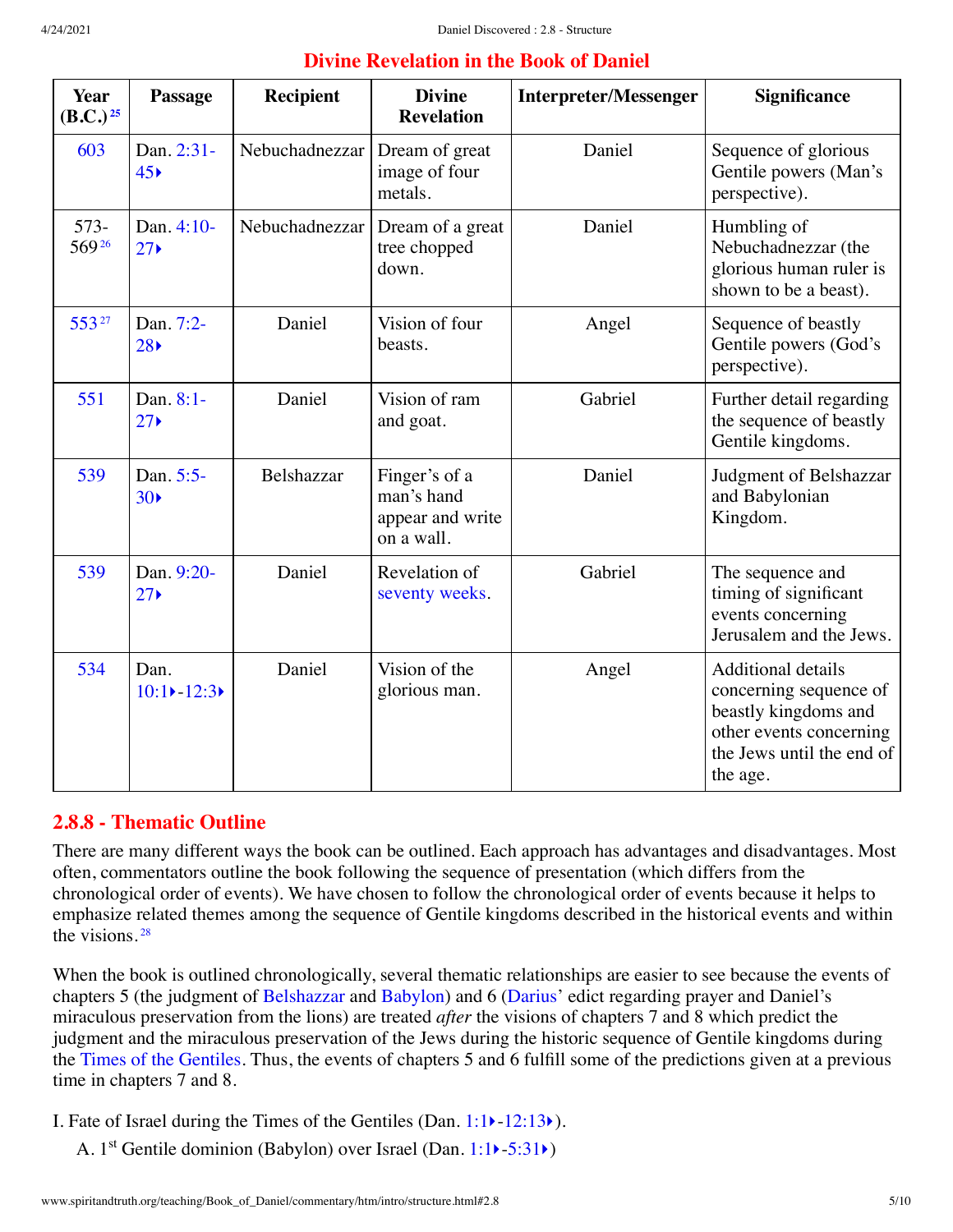- 1. Jews obtain favor in 1<sup>st</sup> Gentile dominion: Daniel and friends trained to serve during captivity of Judah (Dan.  $1:1-21$ ).
- 2. Times of the Gentiles from man's perspective (glorious): [Nebuchadnezzar](http://www.spiritandtruth.org/teaching/Book_of_Daniel/commentary/htm/glossary.html#5.2.63) (Dan. [2:1-48](http://www.spiritandtruth.org/bibles/nasb/b27c002.htm#Dan._C2V1)[‣](http://www.spiritandtruth.org/teaching/Book_of_Daniel/commentary/htm/chapters/02.html#3.2.1)).
	- a) Nebuchadnezzar's dream of an image composed of four metals  $(Dan. 2:1-23)$  $(Dan. 2:1-23)$  $(Dan. 2:1-23)$ .
	- b) Daniel interprets the dream (Dan. [2:24-45](http://www.spiritandtruth.org/bibles/nasb/b27c002.htm#Dan._C2V24)[‣](http://www.spiritandtruth.org/teaching/Book_of_Daniel/commentary/htm/chapters/02.html#3.2.24)).
	- c) Gentile confession of God's glory: Nebuchadnezzar (Dan. [2:46-48](http://www.spiritandtruth.org/bibles/nasb/b27c002.htm#Dan._C2V46)[‣](http://www.spiritandtruth.org/teaching/Book_of_Daniel/commentary/htm/chapters/02.html#3.2.46)).
- 3. Gentile rejection of God's revelation (Dan. [3:1](http://www.spiritandtruth.org/bibles/nasb/b27c003.htm#Dan._C3V1)[‣](http://www.spiritandtruth.org/teaching/Book_of_Daniel/commentary/htm/chapters/03.html#3.3.1)[-4:3](http://www.spiritandtruth.org/bibles/nasb/b27c004.htm#Dan._C4V3)[‣](http://www.spiritandtruth.org/teaching/Book_of_Daniel/commentary/htm/chapters/04.html#3.4.3)).
	- a) An eternal Babylonian kingdom: an image entirely of gold (Dan. [3:1-2](http://www.spiritandtruth.org/bibles/nasb/b27c003.htm#Dan._C3V1)[‣](http://www.spiritandtruth.org/teaching/Book_of_Daniel/commentary/htm/chapters/03.html#3.3.1)).
	- b) Divine honor claimed by man: Nebuchadnezzar's image as object of worship (Dan. [3:3-7](http://www.spiritandtruth.org/bibles/nasb/b27c003.htm#Dan._C3V3)[‣](http://www.spiritandtruth.org/teaching/Book_of_Daniel/commentary/htm/chapters/03.html#3.3.3)).
	- c) Supernatural preservation of Jews amidst  $1<sup>st</sup>$  Gentile dominion: furnace (Dan. [3:8-27](http://www.spiritandtruth.org/bibles/nasb/b27c003.htm#Dan._C3V8) $\blacktriangleright$ ).
	- d) Gentile Confession of God's Glory: Nebuchadnezzar (Dan. [3:28](http://www.spiritandtruth.org/bibles/nasb/b27c003.htm#Dan._C3V28)[‣](http://www.spiritandtruth.org/teaching/Book_of_Daniel/commentary/htm/chapters/03.html#3.3.28)-[4:3](http://www.spiritandtruth.org/bibles/nasb/b27c004.htm#Dan._C4V3)[‣](http://www.spiritandtruth.org/teaching/Book_of_Daniel/commentary/htm/chapters/04.html#3.4.3)).
- 4. Revelation of character of Gentile rule: Nebuchadnezzar turned into a beast (Dan. [4:4-37](http://www.spiritandtruth.org/bibles/nasb/b27c004.htm#Dan._C4V4)[‣](http://www.spiritandtruth.org/teaching/Book_of_Daniel/commentary/htm/chapters/04.html#3.4.4)).
	- a) Nebuchadnezzar's dream of a great tree chopped down (Dan. [4:4-18](http://www.spiritandtruth.org/bibles/nasb/b27c004.htm#Dan._C4V4) $\blacktriangleright$ ).
	- b) Daniel interprets the dream (Dan. [4:19-27](http://www.spiritandtruth.org/bibles/nasb/b27c004.htm#Dan._C4V19)[‣](http://www.spiritandtruth.org/teaching/Book_of_Daniel/commentary/htm/chapters/04.html#3.4.19)).
	- c) God's judgment of pride: Nebuchadnezzar shown to be a beast (Dan. [4:28-33](http://www.spiritandtruth.org/bibles/nasb/b27c004.htm#Dan._C4V28)[‣](http://www.spiritandtruth.org/teaching/Book_of_Daniel/commentary/htm/chapters/04.html#3.4.28)).
	- d) Gentile confession of God's glory: Nebuchadnezzar (Dan. [4:34-37](http://www.spiritandtruth.org/bibles/nasb/b27c004.htm#Dan._C4V34)[‣](http://www.spiritandtruth.org/teaching/Book_of_Daniel/commentary/htm/chapters/04.html#3.4.34)).
- 5. Times of the Gentiles from God's perspective (beastly): Belshazzar (Dan. [7:1](http://www.spiritandtruth.org/bibles/nasb/b27c007.htm#Dan._C7V1)[‣](http://www.spiritandtruth.org/teaching/Book_of_Daniel/commentary/htm/chapters/07.html#3.7.1)[-8:27](http://www.spiritandtruth.org/bibles/nasb/b27c008.htm#Dan._C8V27)[‣](http://www.spiritandtruth.org/teaching/Book_of_Daniel/commentary/htm/chapters/08.html#3.8.27)).
	- a) Daniel's vision of four beasts (Dan.  $7:1-28$ ).
		- (1) The vision of beasts (Dan.  $7:1-15$ .).
		- (2) An angel interprets the vision (Dan.  $7:16-27$ ).
		- (3) Daniel's reaction to the vision and its interpretation (Dan.  $7:28$ ).
	- b) Daniel's vision of a ram and a goat (Dan.  $8:1-27$ ).
		- (1) The vision of a ram and a goat (Dan.  $8:1-14$ ).
		- (2) An angel interprets the vision (Dan.  $8:15-26$ ).
		- (3) Daniel's reaction to the vision and its interpretation (Dan.  $8:27$ ).
- 6. 1<sup>st</sup> Gentile dominion (Babylon) judged: Belshazzar (Dan. [5:26-30](http://www.spiritandtruth.org/bibles/nasb/b27c005.htm#Dan._C5V26)<sup>\*</sup>).
	- a) Desecration of God's holy vessels: Belshazzar's feast (Dan. [5:1-4](http://www.spiritandtruth.org/bibles/nasb/b27c005.htm#Dan._C5V1)[‣](http://www.spiritandtruth.org/teaching/Book_of_Daniel/commentary/htm/chapters/05.html#3.5.1)).
	- b) God's judgment of pride: handwriting on the wall (Dan. [5:5-6](http://www.spiritandtruth.org/bibles/nasb/b27c005.htm#Dan._C5V5)[‣](http://www.spiritandtruth.org/teaching/Book_of_Daniel/commentary/htm/chapters/05.html#3.5.5)).
	- c) Gentile astrologers and wise men unable to understand the revelation (Dan.  $5:7-8$ ).
	- d) Daniel interprets the message (Dan. [5:9-29](http://www.spiritandtruth.org/bibles/nasb/b27c005.htm#Dan._C5V9)[‣](http://www.spiritandtruth.org/teaching/Book_of_Daniel/commentary/htm/chapters/05.html#3.5.9)).
	- e)  $1<sup>st</sup>$  Gentile dominion overthrown (Dan. [5:30](http://www.spiritandtruth.org/bibles/nasb/b27c005.htm#Dan._C5V30) $\blacktriangleright$ ).
- B. 2<sup>nd</sup> Gentile dominion (Medo-Persia) over Israel (Dan. [5:31](http://www.spiritandtruth.org/bibles/nasb/b27c005.htm#Dan._C5V31) > [-11:1](http://www.spiritandtruth.org/bibles/nasb/b27c011.htm#Dan._C11V1) >)
	- 1. Jews obtain favor in 2<sup>nd</sup> Gentile dominion: Daniel promoted to governorship (Dan. [5:31](http://www.spiritandtruth.org/bibles/nasb/b27c005.htm#Dan._C5V31) $\blacktriangleright$ [-6:3](http://www.spiritandtruth.org/bibles/nasb/b27c006.htm#Dan._C6V3) $\blacktriangleright$ ).
	- 2. Divine honor claimed by man: Darius as object of prayer (Dan. [6:4-17](http://www.spiritandtruth.org/bibles/nasb/b27c006.htm#Dan._C6V4)[‣](http://www.spiritandtruth.org/teaching/Book_of_Daniel/commentary/htm/chapters/06.html#3.6.4)).
	- 3. Supernatural preservation of Jews amidst  $2<sup>nd</sup>$  Gentile dominion: lion's den (Dan. [6:18-24](http://www.spiritandtruth.org/bibles/nasb/b27c006.htm#Dan._C6V18) $\blacktriangleright$ ).
	- 4. Gentile confession of God's glory: Darius (Dan. [6:25-28](http://www.spiritandtruth.org/bibles/nasb/b27c006.htm#Dan._C6V25)[‣](http://www.spiritandtruth.org/teaching/Book_of_Daniel/commentary/htm/chapters/06.html#3.6.25)).
	- 5. Restoration of Israel follows Times of the Gentiles: *[Seventy Sevens](http://www.spiritandtruth.org/teaching/Book_of_Daniel/commentary/htm/topics/seventy_sevens.html#4.6)* (Dan. [9:1-27](http://www.spiritandtruth.org/bibles/nasb/b27c009.htm#Dan._C9V1)[‣](http://www.spiritandtruth.org/teaching/Book_of_Daniel/commentary/htm/chapters/09.html#3.9.1)).
		- a) Daniel's intercession for the Jews and Jerusalem (Dan. [9:1-19](http://www.spiritandtruth.org/bibles/nasb/b27c009.htm#Dan._C9V1)[‣](http://www.spiritandtruth.org/teaching/Book_of_Daniel/commentary/htm/chapters/09.html#3.9.1)).
		- b) Gabriel's message of the [Seventy Sevens](http://www.spiritandtruth.org/teaching/Book_of_Daniel/commentary/htm/glossary.html#5.2.82) (Dan. [9:20-27](http://www.spiritandtruth.org/bibles/nasb/b27c009.htm#Dan._C9V20)[‣](http://www.spiritandtruth.org/teaching/Book_of_Daniel/commentary/htm/chapters/09.html#3.9.20)).

C. Remaining Gentile dominion over Israel until the end of the age: Medo-Persia, Greece, Rome, [Antichrist](http://www.spiritandtruth.org/teaching/Book_of_Daniel/commentary/htm/glossary.html#5.2.5) (Dan.  $10:1$  –  $12:13$ ).

1. Daniel's vision of the glorious man (Dan. [10:1-9](http://www.spiritandtruth.org/bibles/nasb/b27c010.htm#Dan._C10V1)[‣](http://www.spiritandtruth.org/teaching/Book_of_Daniel/commentary/htm/chapters/10.html#3.10.1)).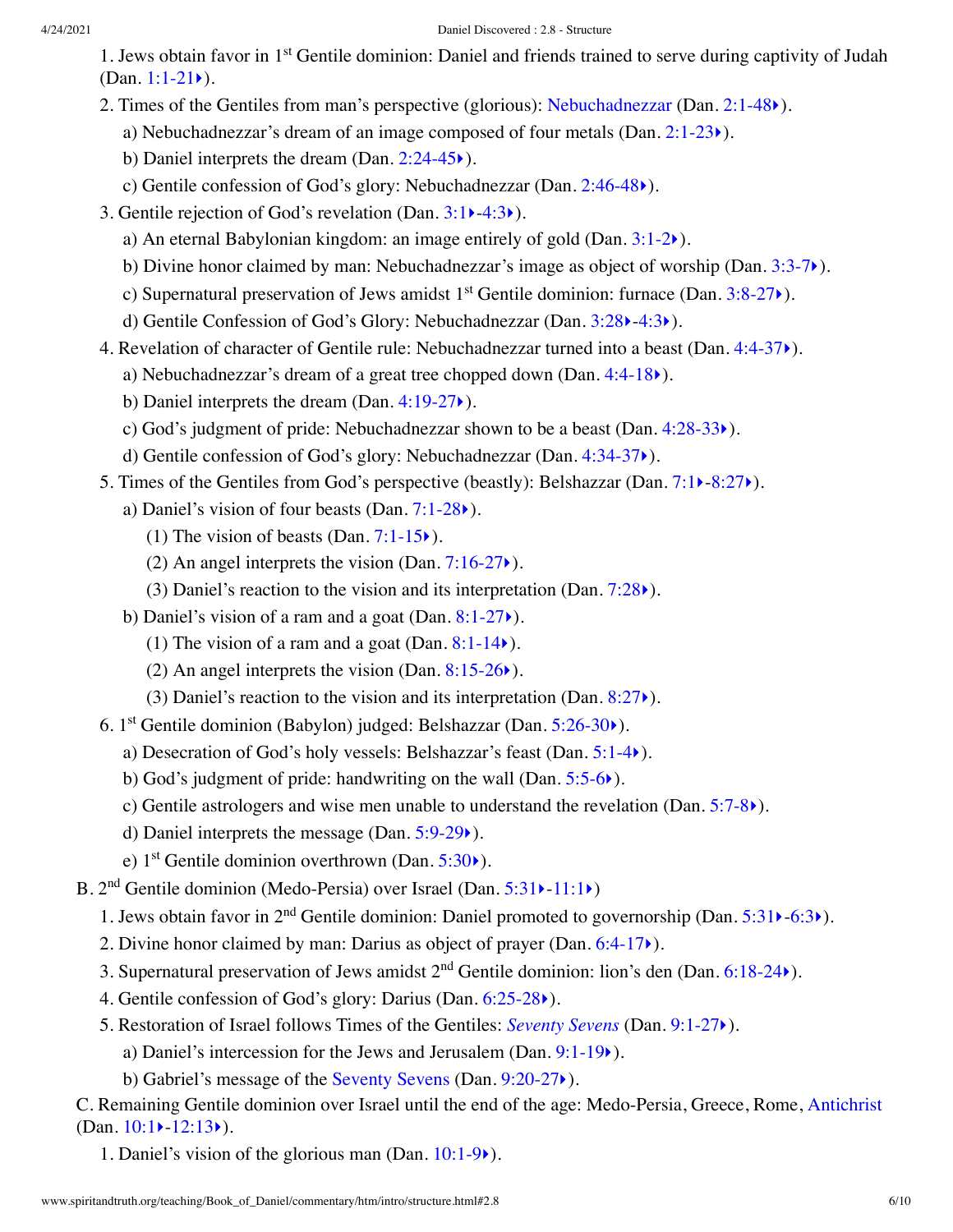- 2. Daniel's reaction to the vision and ministry by angels (Dan.  $10:10-20$ ).
- 3. Angel explains scriptural truth concerning the times until the end of the age (Dan.  $10:21 \rightarrow 12:13 \rightarrow$  $10:21 \rightarrow 12:13 \rightarrow$  $10:21 \rightarrow 12:13 \rightarrow$  $10:21 \rightarrow 12:13 \rightarrow$ ).
	- a) The remaining kings of Medo-Persia (Dan.  $10:21$ )- $11:2$ ).
	- b) The king of Greece and four successor kings (Dan. [11:3-4](http://www.spiritandtruth.org/bibles/nasb/b27c011.htm#Dan._C11V3) $\blacktriangleright$ ).
	- c) The kings of the North and South: Seleucids and Ptolemies (Dan. [11:5-20](http://www.spiritandtruth.org/bibles/nasb/b27c011.htm#Dan._C11V5)[‣](http://www.spiritandtruth.org/teaching/Book_of_Daniel/commentary/htm/chapters/11.html#3.11.5)).
	- d) Antiochus IV Epiphanes (Dan. [11:21-35](http://www.spiritandtruth.org/bibles/nasb/b27c011.htm#Dan._C11V21)[‣](http://www.spiritandtruth.org/teaching/Book_of_Daniel/commentary/htm/chapters/11.html#3.11.21)).
	- e) Last Gentile dominion: Antichrist (Dan. [11:36-45](http://www.spiritandtruth.org/bibles/nasb/b27c011.htm#Dan._C11V36)[‣](http://www.spiritandtruth.org/teaching/Book_of_Daniel/commentary/htm/chapters/11.html#3.11.36)).
		- (1) Divine honor claimed by man: Worship of Antichrist and his image (Dan.  $11:36-39$ ).
		- (2) Last Gentile dominion judged (Dan. [11:40-45](http://www.spiritandtruth.org/bibles/nasb/b27c011.htm#Dan._C11V40)[‣](http://www.spiritandtruth.org/teaching/Book_of_Daniel/commentary/htm/chapters/11.html#3.11.40))
	- f) Supernatural preservation of the Jews amidst last Gentile dominion: the tribulation (Dan.  $12:1-3)$  $12:1-3)$ ).
	- g) The end of the age (Dan.  $12:4-13$ ).

### <span id="page-6-0"></span>**2.8.9 - Chiasm in Daniel**

Another evidence of the unity (and supernatural design) of the book is found in the chiastic patterns found within the book. A *chiasm* in Scripture is an intentional arrangement of the structure of a book, passage, or verse highlighting contrasting or similar elements through the use of literary parallelism. By way of illustration, Holding gives the following simple example found in Genesis [9:6.](http://www.spiritandtruth.org/bibles/nasb/b01c009.htm#Gen._C9V6)<sup>[29](#page-9-11)</sup>

<span id="page-6-1"></span>A Whoever *sheds*

B the *blood* C of *man* C´ by *man* shall B´ his *blood* A´ be *shed*.

The parallel or contrasting elements of a chiasm are generally labeled to clarify their correspondence (i.e., A-A<sup>'</sup>, B-B´, C-C´). The purpose of chiasm is to draw the reader's attention to the relationship between the parallel or contrasting elements which, upon meditation, provide additional insight into the passage.

For example, the chiasm in Genesis [9:6](http://www.spiritandtruth.org/bibles/nasb/b01c009.htm#Gen._C9V6) provides a number of insights which might be overlooked on a simple reading of the verse: (A-A´) The verse teaches the principle of *lex talionis* or "law of retribution:" that the [perpetrator of a crime will receive what was done to the victim \("whoever sheds . . . shall be shed," Lev. 24:19-](http://www.spiritandtruth.org/bibles/nasb/b03c024.htm#Lev._C24V19) 20; Pr. [24:29;](http://www.spiritandtruth.org/bibles/nasb/b20c024.htm#Pr._C24V29) Mat. [5:38.](http://www.spiritandtruth.org/bibles/nasb/b40c005.htm#Mat._C5V38)); (B-B´) the emphasis upon blood connects the verse with the biblical teaching that life is in the blood and remission of sin is by the spilling of blood (Lev. [17:11](http://www.spiritandtruth.org/bibles/nasb/b03c017.htm#Lev._C17V11)); (C-C $\degree$ ) underscores the principle of human government: when the blood of man is spilled in murder, it would be the responsibility of other men to enforce judgment in the place of God (cf. Gen. [4:10-12](http://www.spiritandtruth.org/bibles/nasb/b01c004.htm#Gen._C4V10)).

Sometimes, as in the example above, the chiastic structure is so clear it can hardly be denied. In other situations, the chiasms are less obvious, but still undeniable once they are seen. There are cases, however, where chiasms can be the subjective creation of the observer and imposed upon the text. So caution is needed when identifying chiasms.

Many people who approach the book of Daniel for the first time come away with a strange feeling that somehow the book has structure beyond what is readily apparent, but they have difficulty putting their finger on exactly what it is. It is our belief this is evidence of the purposeful chiasms within the book.

As in the above example, the chiastic structure of Daniel reflects a concentric organization based on parallel relationships:

In 1972 Lenglet wrote that chapters 2-7 were a literary unit, not only because of the commonality of Aramaic but also because they were carefully composed in a concentric structure. He observed that there was a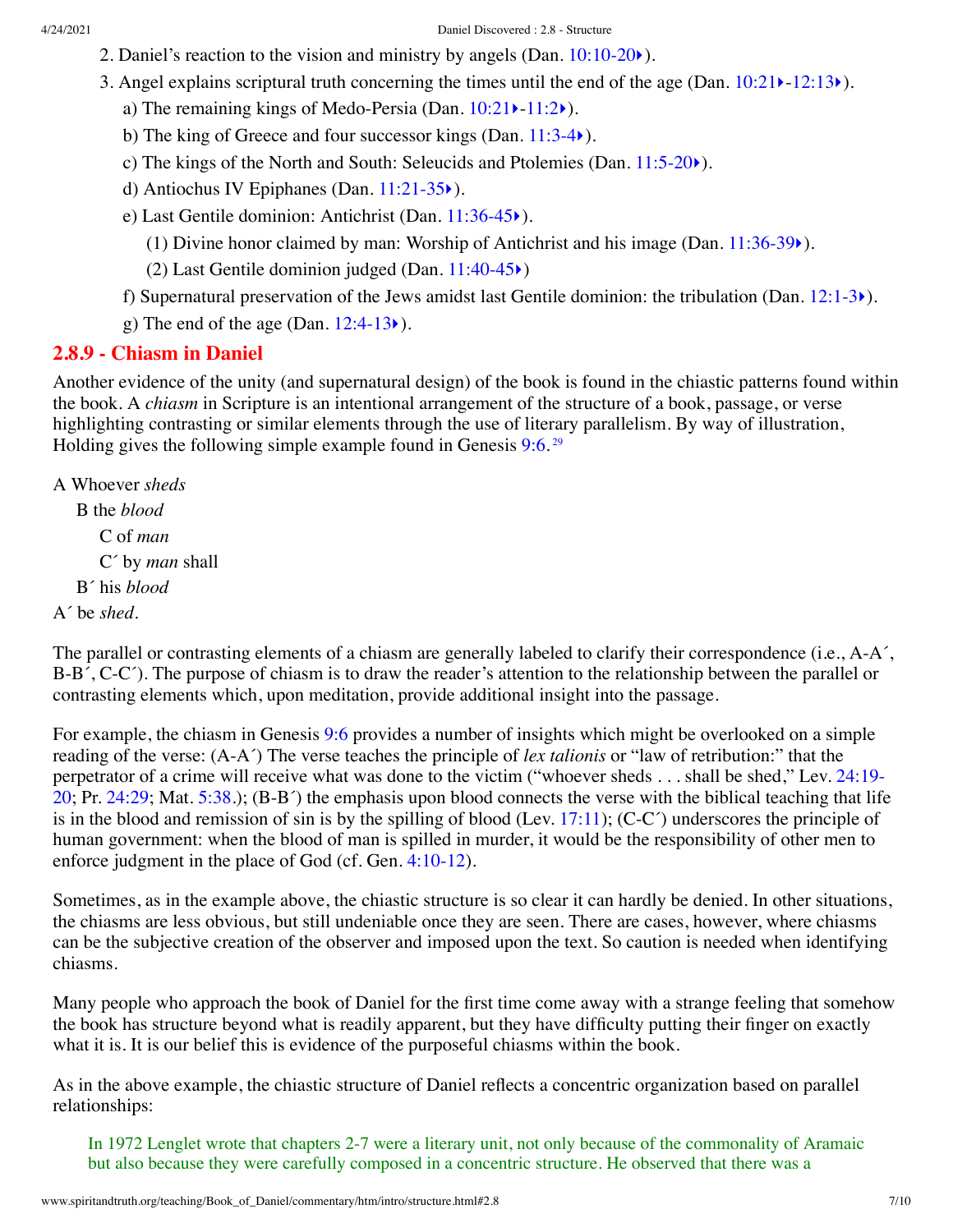paralleling relationship between chapters 2 and 7 [Fourfold periodization of Gentile powers to rule over Israel], 3 and 6 [Divine deliverance of those faithful to God (from the furnace vs. from the lion's den)], and 4 and 5 [Divine humbling of Babylonian King], based on similar thematic concerns. [30](#page-9-12)

Indeed, its structure is finely balanced, forming a neat chiastic arrangement of material, chapters 2 and 7 presenting visions of a fourfold periodization of earth's historical and political succession, chapters 3 and 6 depicting specific adventures (told in characteristic "U shaped" plot) that test the faith of Daniel and his three friends, and chapters 4 and 5 (the centerpiece of the chiasmus) relating details illustrating divine dealings aimed at trying the character of two Babylonian kings. [31](#page-9-13)

The following table is based upon insights from Patterson.<sup>[32](#page-9-14)</sup> As will be seen, the chiastic structure of Daniel involves parallels, symmetry (mirror-like reflection) and repeated sequences.

| <b>Aspect</b>  | <b>Chapter 2</b>                                     | <b>Chapter 3</b>                            | <b>Chapter 4</b>                                                                    | <b>Chapter 5</b>                                                                   | <b>Chapter 6</b>                       | <b>Chapter 7</b>                                     |
|----------------|------------------------------------------------------|---------------------------------------------|-------------------------------------------------------------------------------------|------------------------------------------------------------------------------------|----------------------------------------|------------------------------------------------------|
| <b>Chiasm</b>  | $\mathbf{A}$                                         | B                                           | $\overline{C}$                                                                      | $C^{\prime}$                                                                       | B'                                     | A'                                                   |
| <b>Subject</b> | 4 Metals<br>(Future)                                 | Nebuchadnezzar's<br>Proclamation<br>(Faith) | Nebuchadnezzar's<br>Writing<br>(Character)                                          | Belshazzar's<br>Writing<br>(Character)                                             | Darius'<br>Proclamation<br>(Faith)     | 4 Beasts<br>(Future)                                 |
| Perspective    | 1 Test<br>a Daniel<br>VS.<br>Wisemen                 | 2 Trial<br><b>b</b> Furnace                 | 3 Testimony<br>c Dream (now<br>past)                                                | 1 Test<br>a' Daniel vs.<br>Wisemen                                                 | 2 Trial<br><b>b</b> <sup>2</sup> Lions | 3<br>Testimony<br>c' Dream<br>(yet)<br>future)       |
| <b>Tension</b> | Daniel vs.<br>Wisemen                                | Accusation of 3<br>youths                   | God vs. pride of<br>Nebuchadnezzar                                                  | God vs. pride<br>of Belshazzar                                                     | Accusation<br>of Daniel                | Beast vs.<br>Saints                                  |
| <b>Action</b>  | Dream<br>interpreted<br>by Daniel                    | Refusal to<br>worship man's<br>image        | Predicted,<br>interpreted,<br>fulfilled: Gentile<br>king judged<br>(Nebuchadnezzar) | Predicted,<br>interpreted,<br>fulfilled:<br>Gentile king<br>judged<br>(Belshazzar) | Refusal to<br>pray to man              | Dream<br>interpreted<br>by Angel                     |
| <b>Rescue</b>  | 4 youths<br>and<br>wisemen<br>(Jews and<br>Gentiles) | 3 youths (Jews)                             | <b>Babylon</b><br>(Nebuchadnezzar<br>restored)                                      | Israel <sup>33</sup>                                                               | Daniel (a<br>Jew)                      | Saints<br>resurrected<br>(Jews and<br>Gentiles) $34$ |

# <span id="page-7-3"></span><span id="page-7-2"></span><span id="page-7-1"></span>**Chiastic Structure of Daniel**

 $\mathbf{E} \times_{\Omega}$ 

Subscribe || Get a Copy | Gection number, topic, or verse? || Go

<span id="page-7-5"></span><span id="page-7-4"></span> $\blacktriangle$  (i)  $\blacksquare$ 

### **Notes**

<span id="page-7-0"></span><sup>[1](#page-0-3)</sup> "The book lends itself readily to a division into two sections: chapters 1 to 6, consisting of narratives set against an historical background, and chapters 7 to 12, comprising the visions of Daniel. Similarity of subject-matter appears to have been the predominant consideration for such a grouping, and while in the first division a general chronological order was observed, in the second the visions were related to one another in terms of theme and content rather than the actual time when they were supposed to have been experienced. Elementary as this bifid division is, it has led a great many scholars to conclude that Daniel was a composite work. Spinoza and Sir Isaac Newton were among early exponents of this view, . . ."—Roland K. Harrison, *[Introduction](http://www.spiritandtruth.org/teaching/Book_of_Daniel/commentary/htm/bibliography.html#69544) to the Old Testament* (Peabody, MA: Prince Press, 1969, 1999), 1107.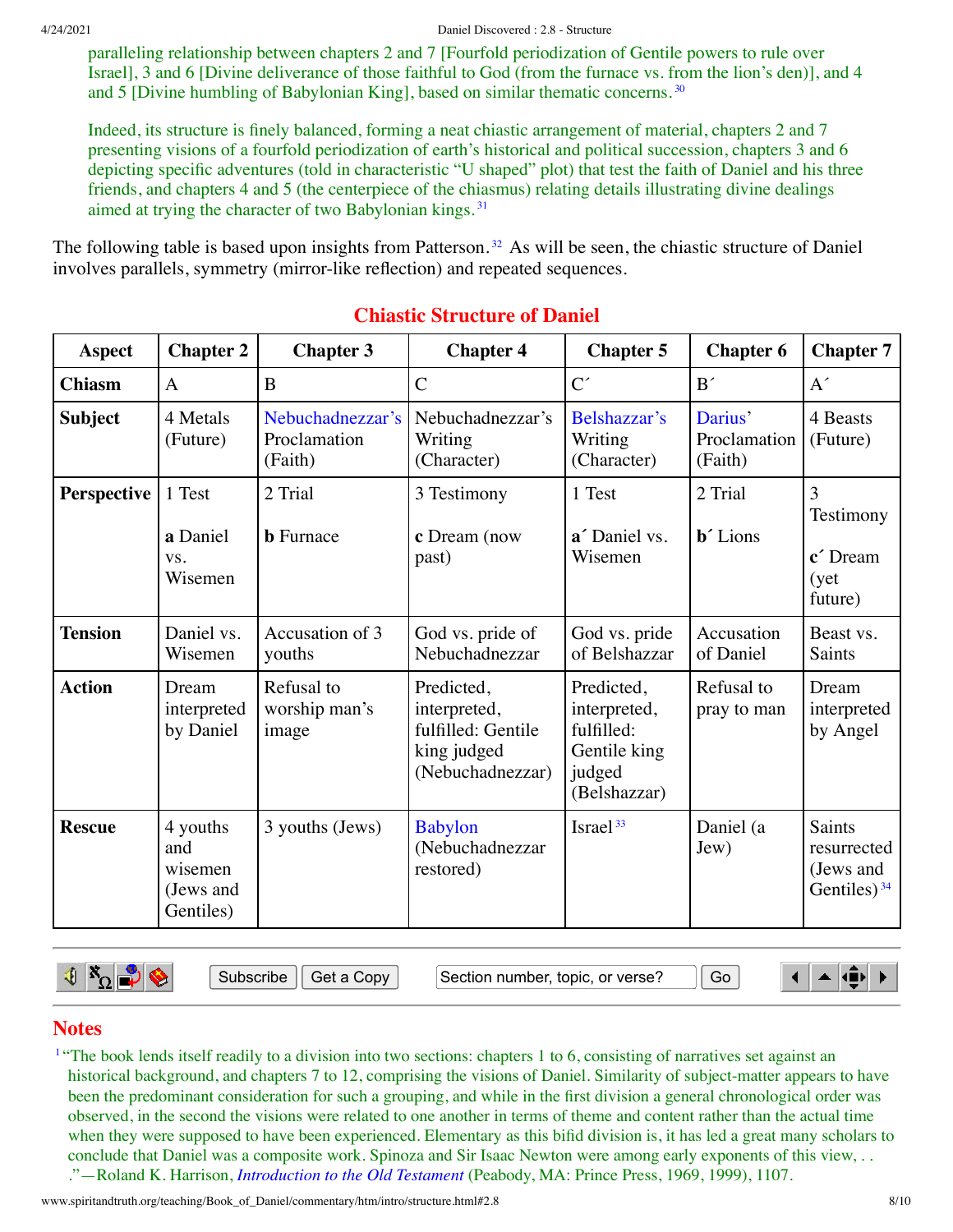<span id="page-8-0"></span><sup>[2](#page-0-4)</sup>There are a few exceptions where the text records Daniel praying or attributing his actions and abilities to God (e.g., Dan.  $2:23-24$ ,  $30$ ;  $5:17$ ;  $6:22$ ).

- <span id="page-8-1"></span><sup>[3](#page-0-5)</sup> "In chapters 1-6 the stories are consistently narrated from the third person in regard to Daniel. An example of this is in 1:8. 'But Daniel made up his mind that he would not defile himself with the king's choice food.' Daniel's thoughts and actions are described in the third person, as though the stories are being narrated by an imaginary author. Exceptions to this (e.g., Dan. [2:27-45](http://www.spiritandtruth.org/bibles/nasb/b27c002.htm#Dan._C2V27) $\blacktriangleright$ ) occur in passages that appear as quotations of Daniel's speech. In chapters [8](http://www.spiritandtruth.org/bibles/nasb/b27c008.htm#Dan._C8V1) $\blacktriangleright$ [-12](http://www.spiritandtruth.org/bibles/nasb/b27c012.htm#Dan._C12V1) $\blacktriangleright$ , however, the material is narrated from the first-person perspective. 'In the third year of the reign of Belshazzar the king a vision appeared to me, Danielà. And I looked in the vision'  $(8:1)$  $(8:1)$  $(8:1)$ ). In general the remainder of the book is narrated in the first person (though the introduction to the final unit  $[10:1-3)$  $[10:1-3)$  quickly shifts from the third person to the first). Chapter  $7\epsilon$  $7\epsilon$ , however, is technically in the third person, though in practicality it is in the first. That is, the whole chapter is presented as a 'summary' of Daniel's vision, in which the vision is [communicated](http://www.spiritandtruth.org/teaching/Book_of_Daniel/commentary/htm/bibliography.html#69769) from the perspective of the first person."—J. Paul Tanner, "The Literary Structure of the Book of Daniel," in *[Bibliotheca](http://www.spiritandtruth.org/teaching/Book_of_Daniel/commentary/htm/bibliography.html#69419) Sacra*, vol. 137 no. 545 (Dallas, TX: Dallas Theological Seminary, January-March 1968), 280.
- <span id="page-8-2"></span><sup>[4](#page-0-6)</sup> "The employment of the two languages points to an equally valid division, which has to do with the identity of the people concerned, rather than the literary criteria. For want of better terms, these two divisions may be called by the names 'Jewish' and 'Gentile.' The first chapter of the book clearly places itself in the 'Jewish' category, . . . The eighth chapter is again in this group, . . . The ninth chapter belongs to the same group, . . . Then the tenth, eleventh, and twelfth chapters must also be so classified, . . . The intervening seven chapters, however, place matters pertaining to Gentile history to the fore."—Leon J. Wood, *A [Commentary](http://www.spiritandtruth.org/teaching/Book_of_Daniel/commentary/htm/bibliography.html#69834) on Daniel* (Eugene, OR: Wipf and Stock Publishers, 1998), 18.

<span id="page-8-3"></span><sup>[5](#page-1-3)</sup>The presentation of material out of chronological order is also an intentional device encountered in the gospels.

- <span id="page-8-4"></span><sup>[6](#page-1-4) "</sup>The key role of chapter 7, so important to the full teaching of Daniel, thus gains wider significance as an interpretative key for Old Testament eschatology."—Richard D. Patterson, "The Key Role of [Daniel](http://www.spiritandtruth.org/teaching/Book_of_Daniel/commentary/htm/bibliography.html#69702) 7," in *Grace [Theological](http://www.spiritandtruth.org/teaching/Book_of_Daniel/commentary/htm/bibliography.html#69539) Journal*, vol. 12 no. 2 (Winona, IN: Grace Seminary, Fall 1991), 257.
- <span id="page-8-5"></span>[7](#page-1-5)Carl Friedrich Keil, ["Daniel,"](http://www.spiritandtruth.org/teaching/Book_of_Daniel/commentary/htm/bibliography.html#69609) in Carl Friedrich Keil and Franz Delitzsch, *[Commentary](http://www.spiritandtruth.org/teaching/Book_of_Daniel/commentary/htm/bibliography.html#69607) on the Old Testament* (Peabody, MA: Hendrickson, 2002), s.v. "Integrated Organization."
- <span id="page-8-6"></span>[8](#page-1-6)Patterson, *The Key Role of [Daniel](http://www.spiritandtruth.org/teaching/Book_of_Daniel/commentary/htm/bibliography.html#69702) 7*, 251.
- <span id="page-8-7"></span>[9](#page-1-7)For example: "It is of crucial importance to note that in detailing the events of these future end-time days, **John draws upon** the material presented under Daniel's predictions relative to the fourth kingdom/era." [emphasis added]—Ibid., 260. "If indeed John is **consciously introducing** major sections of his book by the Daniel [2](http://www.spiritandtruth.org/bibles/nasb/b27c002.htm#Dan._C2V1)[‣](http://www.spiritandtruth.org/teaching/Book_of_Daniel/commentary/htm/chapters/02.html#3.2.1) allusion—which in view of the above discussion seems to be the case—a further conclusion possibly can be drawn . . ." [emphasis added]—G. K. Beale, "The Influence of Daniel Upon the Structure and Theology Of John's [Apocalypse,"](http://www.spiritandtruth.org/teaching/Book_of_Daniel/commentary/htm/bibliography.html#69588) in *Journal of the Evangelical Theological Society*, vol. 27 no. 4 (Evangelical Theological Society, December 1984), 419.
- <span id="page-8-8"></span> $^{10}$  $^{10}$  $^{10}$ Dan. [12:4](http://www.spiritandtruth.org/bibles/nasb/b27c012.htm#Dan._C12V4) $\rangle$ ; Rev. [1:11](http://www.spiritandtruth.org/bibles/nasb/b66c001.htm#Rev._C1V11) $\rangle$ , [19](http://www.spiritandtruth.org/bibles/nasb/b66c001.htm#Rev._C1V19) $\rangle$ ; [2:1](http://www.spiritandtruth.org/bibles/nasb/b66c002.htm#Rev._C2V1) $\rangle$ , [8](http://www.spiritandtruth.org/bibles/nasb/b66c002.htm#Rev._C2V8) $\rangle$ , [12](http://www.spiritandtruth.org/bibles/nasb/b66c003.htm#Rev._C3V12) $\rangle$ ; [3:1](http://www.spiritandtruth.org/bibles/nasb/b66c003.htm#Rev._C3V1) $\rangle$ , [7](http://www.spiritandtruth.org/bibles/nasb/b66c003.htm#Rev._C3V7) $\rangle$ , 12 $\rangle$ , [14](http://www.spiritandtruth.org/bibles/nasb/b66c003.htm#Rev._C3V14) $\rangle$ ; [10:4](http://www.spiritandtruth.org/bibles/nasb/b66c010.htm#Rev._C10V4) $\rangle$ ; [14:13](http://www.spiritandtruth.org/bibles/nasb/b66c014.htm#Rev._C14V13) $\rangle$ ; [19:9](http://www.spiritandtruth.org/bibles/nasb/b66c019.htm#Rev._C19V9) $\rangle$ ; [21:5](http://www.spiritandtruth.org/bibles/nasb/b66c021.htm#Rev._C21V5) $\rangle$ .
- <span id="page-8-9"></span><sup>[11](#page-2-2)</sup> Dan. [7:15-16](http://www.spiritandtruth.org/bibles/nasb/b27c007.htm#Dan._C7V15) $\blacktriangleright$ , [28](http://www.spiritandtruth.org/bibles/nasb/b27c007.htm#Dan._C7V28) $\blacktriangleright$ ; [8:27](http://www.spiritandtruth.org/bibles/nasb/b27c008.htm#Dan._C8V27) $\blacktriangleright$ ; [10:20](http://www.spiritandtruth.org/bibles/nasb/b27c010.htm#Dan._C10V20) $\blacktriangleright$ ; [12:8](http://www.spiritandtruth.org/bibles/nasb/b27c012.htm#Dan._C12V8) $\blacktriangleright$ ; 1Pe. [1:10-11](http://www.spiritandtruth.org/bibles/nasb/b60c001.htm#1Pe._C1V10); Rev. [7:13-14](http://www.spiritandtruth.org/bibles/nasb/b66c007.htm#Rev._C7V13) $\blacktriangleright$ .
- <span id="page-8-10"></span>[12](#page-2-3) John Calvin, *[Commentary](http://www.spiritandtruth.org/teaching/Book_of_Daniel/commentary/htm/bibliography.html#69435) on The Prophet Daniel* (Albany, OR: Ages Software, 1998, 1561), s.v. "Preface."
- <span id="page-8-11"></span>[13](#page-3-0)See *[Timeline](http://www.spiritandtruth.org/teaching/Book_of_Daniel/commentary/htm/topics/chronology.html#4.2.4)*.
- <span id="page-8-12"></span><sup>[14](#page-3-1)</sup> Assuming Daniel was born in 620 [B.C.](http://www.spiritandtruth.org/teaching/Book_of_Daniel/commentary/htm/topics/chronology.html#52735)

<span id="page-8-13"></span><sup>&</sup>lt;sup>[15](#page-3-2)</sup> "It is most likely that Daniel and his friends were somewhere around 15 years old when taken captive. And the fact that Daniel lived through the entire seventy year period, and beyond, would support his youthfulness at the very beginning of the captivity."—Paul Benware, *Daniel's [Prophecy](http://www.spiritandtruth.org/teaching/Book_of_Daniel/commentary/htm/bibliography.html#69391) of Things to Come* (Clifton, TX: Scofield Ministries, 2007), Dan. [1:3](http://www.spiritandtruth.org/bibles/nasb/b27c001.htm#Dan._C1V3). "We know [Daniel is] about 14 for the reason that the kind of training, this three year training was the ancient form of high school, so we guess that [he was] around 14."—Charles Clough, *[Lessons](http://www.spiritandtruth.org/teaching/Book_of_Daniel/commentary/htm/bibliography.html#69451) on Daniel* (Spokane, WA: Ellen Kelso, [transcriber], 2006), 2.24. "Now we know from what Plato tells us about the operation of the Babylonians that the standard age for developing their training was at 14."—Robert Dean, *[Lessons](http://www.spiritandtruth.org/teaching/Book_of_Daniel/commentary/htm/bibliography.html#69467) on Daniel* (Spokane, WA: Ellen Kelso [transcriber], 2006), 3.33. "He was perhaps about 14 years [old."—Arno](http://www.spiritandtruth.org/teaching/Book_of_Daniel/commentary/htm/bibliography.html#69520) Clemens Gaebelein, *The Prophet Daniel: A Key to the Visions and Prophecies of the Book of Daniel*, 2nd (New York, NY: Our Hope, 1911), 13. "Plato, *Alcibiades* 1:121, states that the education of Persian youths began in their 14th year, and Xenophon, Cy., 1, 2 mentions the 16th or 17th years as the close."—Edward J. Young, *The [Prophecy](http://www.spiritandtruth.org/teaching/Book_of_Daniel/commentary/htm/bibliography.html#69853) of Daniel* (Eugene, OR: Wipf and Stock Publishers, 1949, 1998), Dan. [1:5](http://www.spiritandtruth.org/bibles/nasb/b27c001.htm#Dan._C1V5). "He was about 16 when he was taken captive 66 years earlier (605 b.c.)."—J. Dwight Pentecost, ["Daniel,"](http://www.spiritandtruth.org/teaching/Book_of_Daniel/commentary/htm/bibliography.html#69706) in John F. Walvoord and Roy B. Zuck, eds., *The Bible Knowledge [Commentary](http://www.spiritandtruth.org/teaching/Book_of_Daniel/commentary/htm/bibliography.html#69398)* (Wheaton, IL: SP Publications, 1983), Dan. [6:10-11.](http://www.spiritandtruth.org/bibles/nasb/b27c006.htm#Dan._C6V10)

<span id="page-8-14"></span>[<sup>16</sup>](#page-3-3)Andrew E Steinmann, *From Abraham to Paul: A Biblical [Chronology](http://www.spiritandtruth.org/teaching/Book_of_Daniel/commentary/htm/bibliography.html#69760)* (St. Louis, MO: Concordia Publishing House, 2011), 159, 349.

<span id="page-8-15"></span><sup>&</sup>lt;sup>[17](#page-3-4)</sup> Accession-year dating.